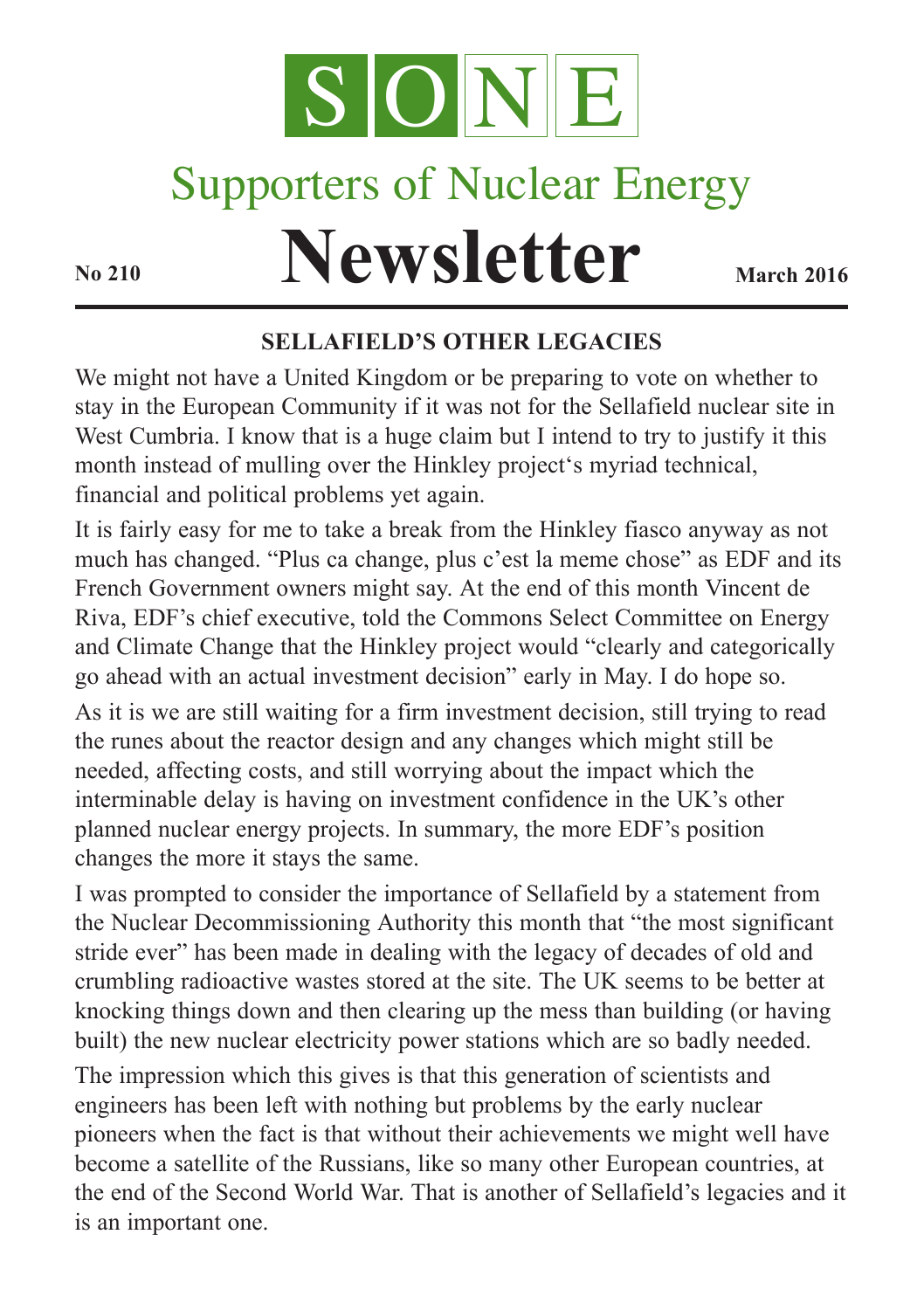We were saved from the terrifying prospect of Russian domination during the Cold War years of the 1940s and 1950 by the development of an atomic bomb which was designed in Britain, without the help sought from the Americans, using plutonium separated out at Windscale, the early name for Sellafield, using barely understood science and technology.

## **THE LEGACY TODAY**

The latest stage in the Sellafield decommissioning story has involved the removal of the last batch of bulk metal fuel from the 68-year old Pile Storage Pond still in use at Sellafield and its removal to safer, more modern storage, reducing radiation levels in and around the pond substantially.

The material removed from the pond consists of used fuel rods from the early Magnox power stations and rods associated with the production of weapons grade plutonium, both separated from spent fuel using reprocessing technology developed in the UK. The Pond also contained rods deposited there after the 1957 Windscale Fire, the world's first major nuclear accident, the effects of which are still debated.

Moving this old material has been an impressive achievement by the NDA and Sellafield Limited, which it owns. Using remote control processes the Sellafield decommissioning team removed corroded fuel rods which are decades old from a storage pond which is itself something of a museum piece, built in 1948.

The team had to retro-fit an export process and then use it in one of the most challenging environments imaginable. Operators removed the fuel from 40 feet away, working behind radiation shields and using cameras and well- rehearsed procedures.

Paul Foster, managing director of Sellafield LImited, described the exercise as "a truly landmark moment" in the decommissioning of Sellafield, requiring a step change in thinking at the site as it necessitated bringing fuel skips up and out of the water, where it had no shielding for a time. The success of the operation means that radiation levels in and around the Pile Pond have been reduced by 70 per cent, vastly reducing the risk to the workforce and the environment.

Welcoming what it called a decommissioning milestone the Office for Nuclear Regulation said that attention must now be paid to the task of dealing with the remaining solids and sludge in the Pile Pond, including any residual fuel. This would be exported elsewhere "in due course."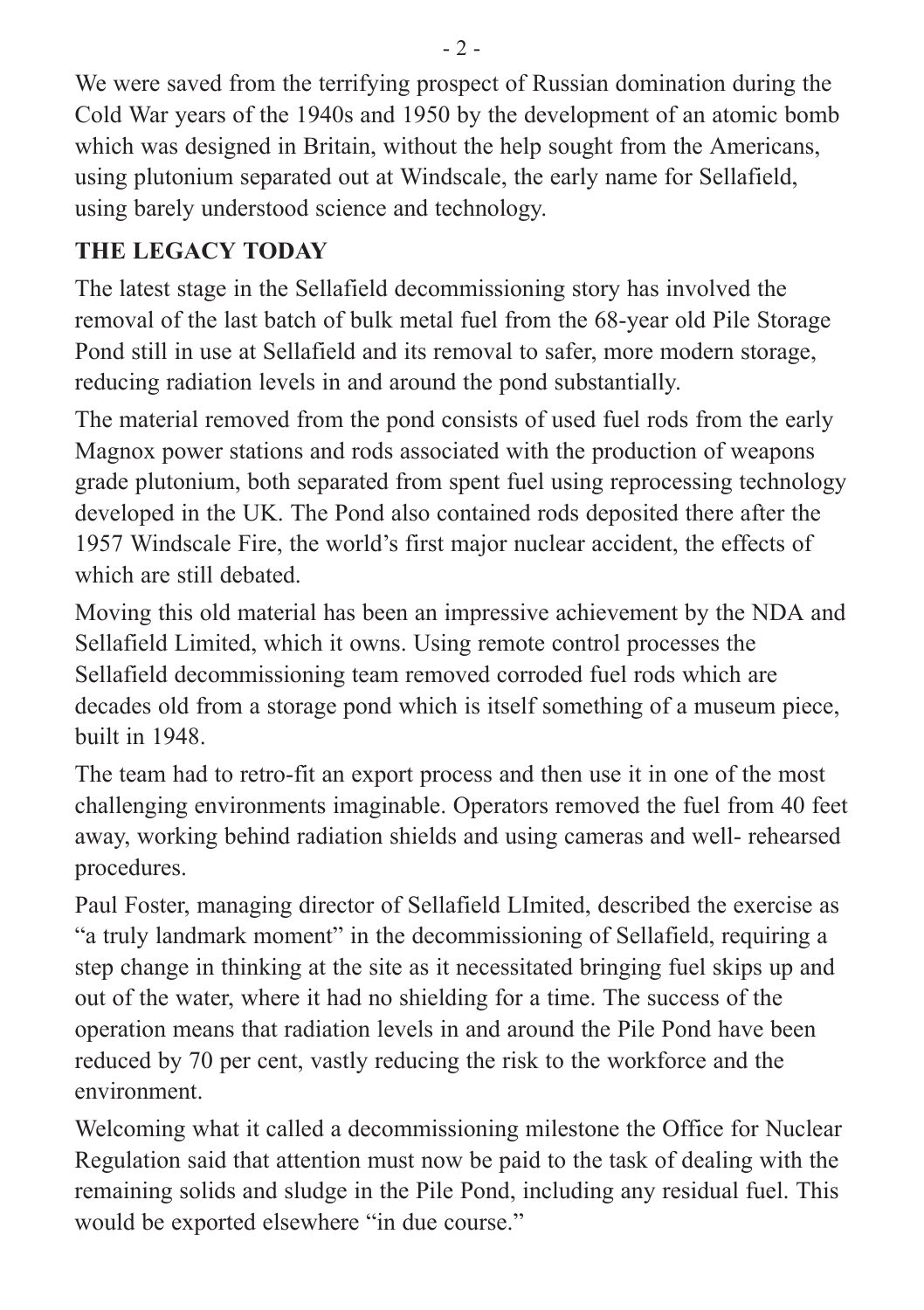#### **WHY TAKE SO LONG?**

There are several reasons why it has taken so long to get this far in dealing with this particular feature of the Sellafield legacy, a legacy which in total is expected to take at least another 100 years to completely eradicate. Initially, derelict military reprocessing and storage plants and the buildings containing the spent fuel residues of Magnox fuel reprocessing were mothballed. The argument was that this allowed the radioactive materials in them to decay, making them easier to handle later. Doing not very much also didn't cost much.

With time, however, the materials disintegrated into crumbling pieces of metal and sludge, making it more difficult to handle, putting up costs.. There is an optimum time for dealing with the legacy material and it is now long past. Another reason for the delay was that there were constant arguments between Government departments and the electricity utilities, all of them State owned at the time, about who should pay for the work. With the Government's belated support for a nuclear reactor construction programme finance is now available. It has finally to recognised that problems with legacy materials at Sellafield could affect public support, scuppering that programme.

While I was with British Nuclear Fuels (BNFL) Board visits were paid to several of the abandoned facilities associated with the Windscale Ponds complex and the early military and civil reprocessing plants.

The visit which worried me most was one to a storage pond containing about 15 tons of the fuel recovered from the 1957 Windscale fire. A retaining wall was clearly bulging and I found myself involved in a serious discussion with colleagues about what would happen if it collapsed. The consensus was that if the wall did give way there would be a release of radioactive water and sludge from the pond which would cause serious difficulties on the Sellafield site.

Much of the site would have to be evacuated and all work halted. A major offsite problem was considered unlikely although it was thought that there might be some disruption in the local community.

Shortly after our visit barriers were installed in the water ducts of the Piles complex pond, which was subsequently refurbished. I believe that this is the pond which is now being emptied, work which was expected to be completed by the year 2004. Clearing up a radioactive legacy - and getting the money to do it - has never been easy.

#### **A BRIEF HISTORY**

The pressurised campaign get Britain's own atomic bomb developed as quickly as possible wasn't easy either. Far from it. It was carried out by a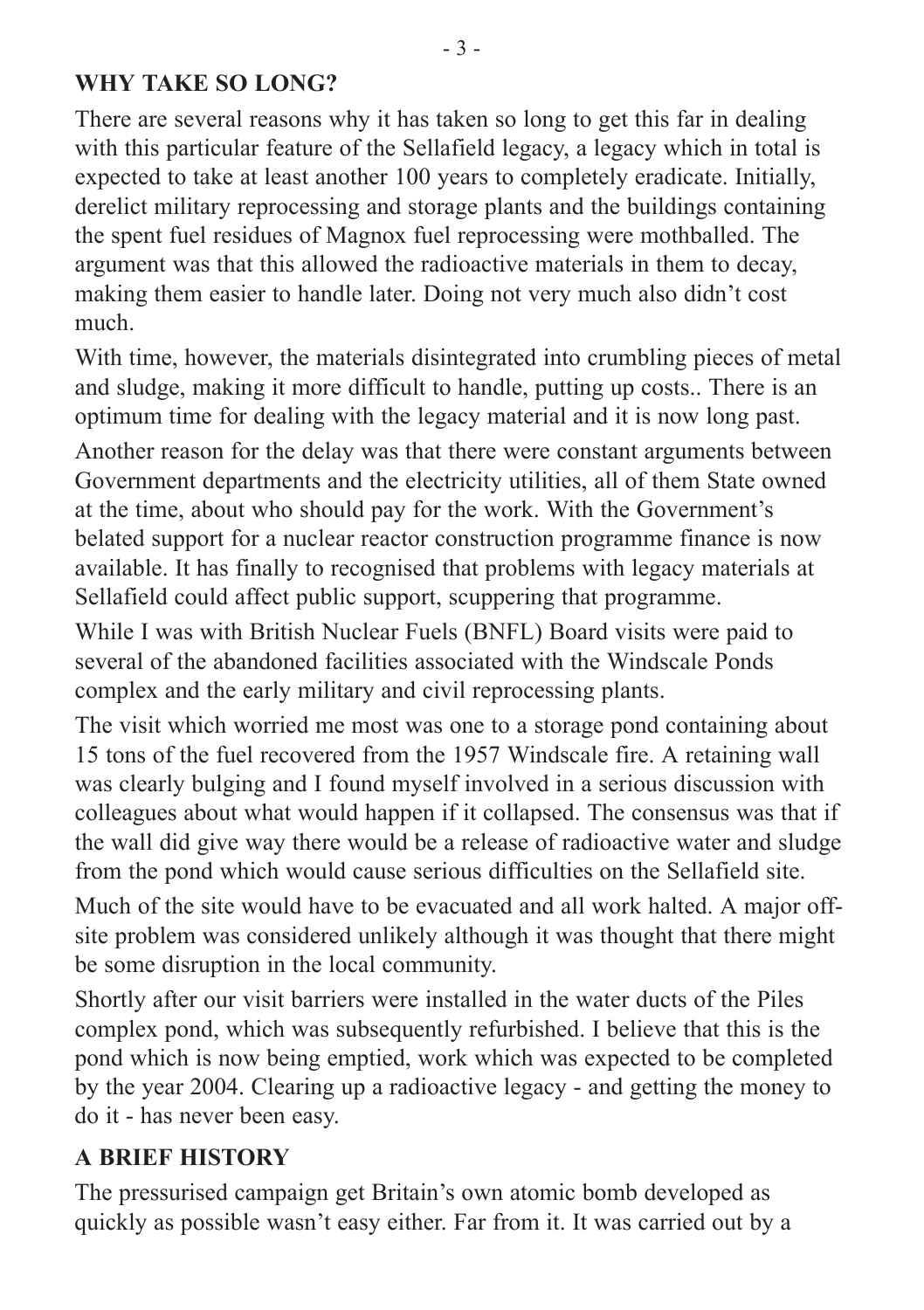small team of pure scientists, designers and engineers put together by the team leader, Christopher Hinton, later Baron Hinton of Bankside. Virtually all of them were new to the concept of nuclear energy and radiation.

I am sure that if someone had said to Hinton: "We want you to produce the plutonium needed for an atomic bomb in plants which will be easy to decontaminate and decommission when they are no longer needed" they would have received a short, sharp answer.

Speed was of the essence with the Russians breathing down our necks. The first of the two production pile reactors at Windacale began to operate in October 1950, only three years and one month after the first sod had been cut on site. By March 1952 the first piece of weapons grade plutonium made in Britain had been separated out. The whole project had taken five years from start to finish and included the processes needed to isolate weapons grade plutonium in a chemical separation plant, also designed by British scientists and engineers.

When uranium is burnt it consists of the plutonium formed by doing so, unused uranium and the fission products which are the true wastes of the nuclear process. All three are extracted during the chemical separation process. The first two - the plutonium and unused uranium - can be used in the generation of electricity as well as the manufacture of bombs. Something has to be done with the waste. The options are storage, disposal or incineration in plutonium-fuelled reactors.

In practical terms there are two different kinds of plutonium to be considered reactor grade and weapons grade. It was the weapons grade plutonium which was most interest initially. This is recovered from uranium fuel that has been irradiated, or burnt, for only two to three months in plutonium production reactors such as the Windscale Piles. The reactor grade plutonium is recovered as a by-product of used fuel burnt for about three years.

#### **THE START OF REPROCESSING**

The beginning of reprocessing at Sellafield was solely driven by the need to separate weapons grade plutonium from spent nuclear fuel for the Ministry of Defence but it soon became apparent that countries developing their own civil nuclear energy facilities, as the UK was, had another need. They had to do something with the spent fuel when it was discharged from their reactors and one answer was separating out its three main constituents. It was a commercial opportunity which BNFL, which then owned Sellafield, exploited by providing reprocessing services to overseas customers as well as the UK's electricity utilities.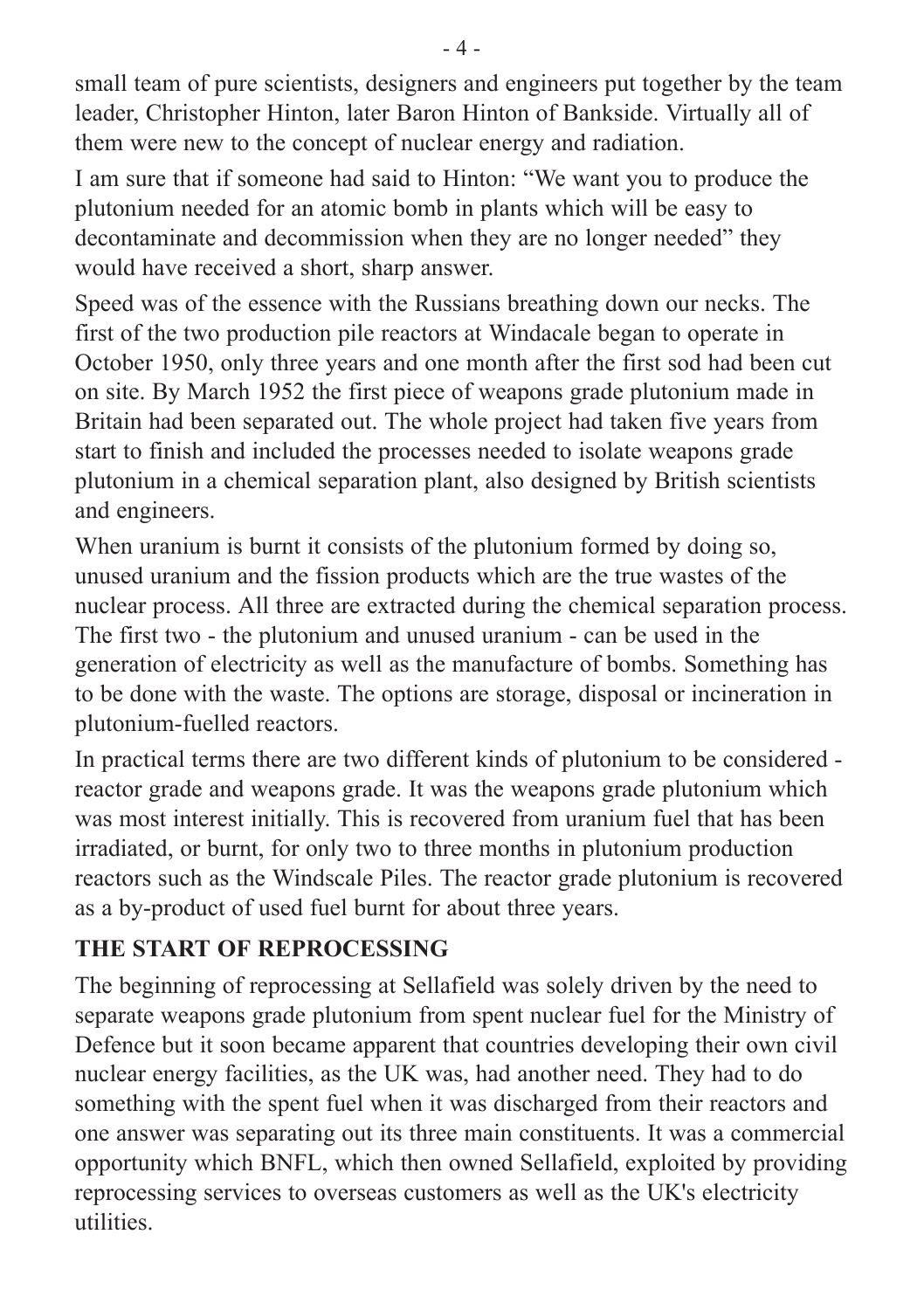Fuel used in the early Magnox power stations was reprocessed in one plant and fuel used in the later Advanced Gas Reactors (AGR) and Pressurised Water Reactors (PWR) went into a Thermal Oxide Reprocessing Plant (THORP) built after I joined the company. THORP, which is to be shut down in 2018, has had its problems but it is currently operating well and there are those, including some SONE members, who would like to see it operate well past that date. They argue that one of THORP's principal customers over the years, the Japanese, might welcome the breathing space offered by THORP while they decide whether to go ahead with plans to build their own reprocessing facility.

Last month the Japanese Cabinet approved a BIll aimed at "taking measures necessary to the steady implementation of the reprocessing of used nucleaer fuel." The Bill creates a new entity responsible for reprocessing and introduces a new system for funding it. This confirms that reprocessing and use of MOX fuel are still regarded in Japan as key parts of its Basic Energy Plan, although there is plenty of opposition to it.

The Japanese Government is also trying to develop a prototype commercial fast reactor, but there is opposition to this plan, too. In fact considerable uncertainty surrounds pretty well every aspect of Japan's nuclear programme in the wake of the Fukushima incident. China is interested in getting involved in reprocessing, too, but again there are doubts over whether this will actually happen.

Plans for the use of plutonium for electricity generation, on its own or in Mixed Oxide Fuel (MOX) have been developed and dismissed for decades. Nevertheless, there is now a resurgent interest in them, however tentative, driven as much as anything by applications which could lead not only to electricity generation but the destruction of unwanted weapons grade plutonium and radioactive wastes.

### **THE BEAR AND THE BALD EAGLE**

Russia and America have an agreement to reduce their stockpiles of weapons grade plutonium. Until now it has been assumed that they would turn the material into MOX fuel which could be used in commercial reactors, burning up the plutonium. This plan is in disarray, however.

US President Barack Obama has called for the termination of the MOX project under way at the Savannah River site in South Carolina, even though it is said to be 70 percent complete. This has infuriated local politicians, who want to see the project completed, and seems to have annoyed the Russian, too, although that is surprisingly muted.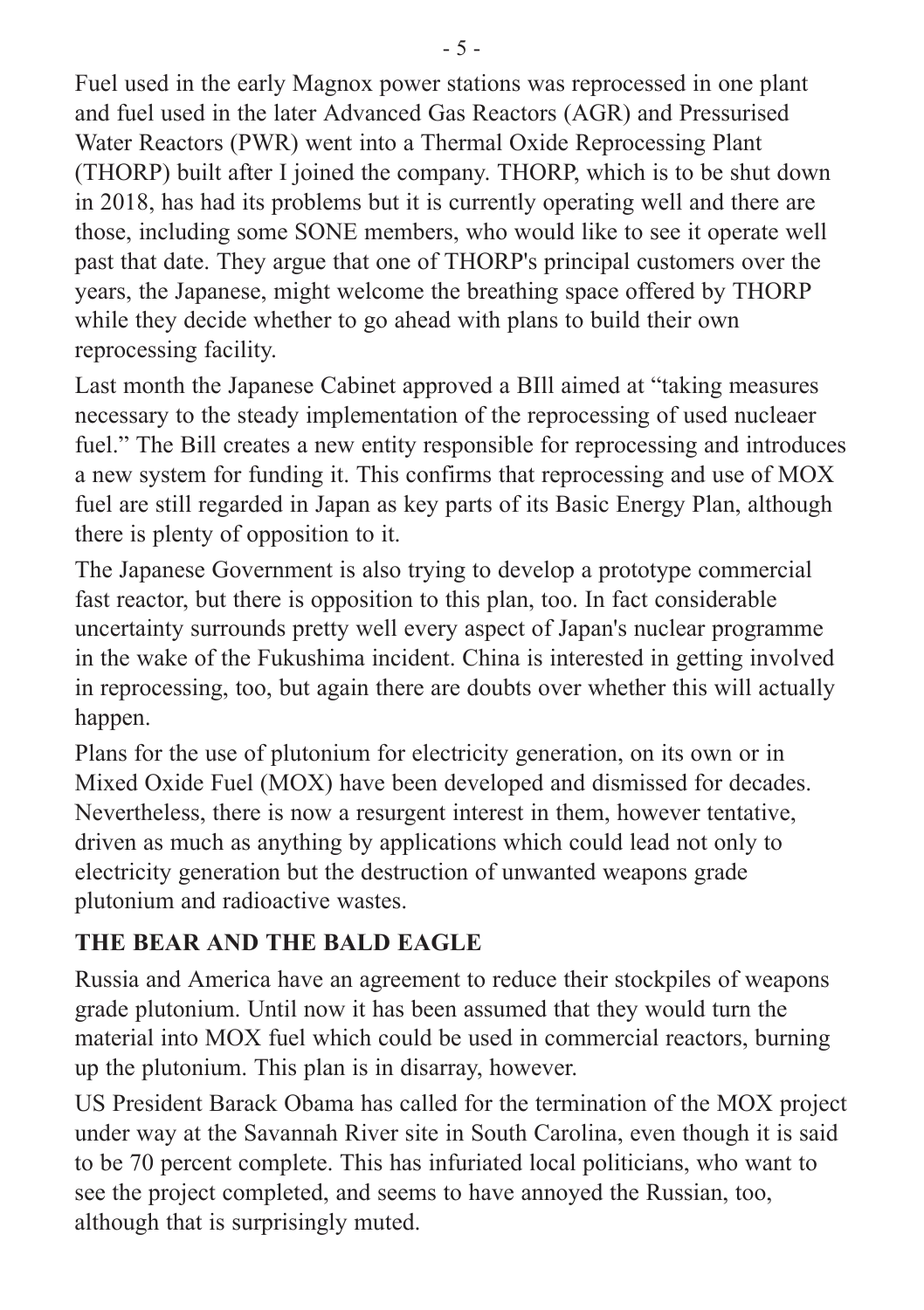Instead of proceeding with the MOX plant President Obama wants to see "a change in plutonium disposition." He has asked the US Department of Energy "to complete a pre-conceptual design for a system of down-blending." Downblending apparently means that instead of transforming plutonium into nuclear fuel the Savannah River facility would be used to dilute and dispose of it at a Waste Isolation Pilot Plant in Carlsbad, New Mexico.

This is simply not good enough, according to Tim Scott, the Republican senator for South Carolina. "The United States cannot just terminate the MOX project and walk away from our long-standing international agreement with Russia to dispose of a total of 68 metric tons of weapons grade nuclear material," Senator Scott has said. Areva, the French company involved in the project is saying much the same thing.

It is easy to understand President Obama's frustration. Work started on the MOX fuel fabrication facility at Savannah River nine years ago and the plant was meant to start operating this year. Although based on France's Melox MOX facility, with an Areva involvement, the US project has had problems associated with "first of a kind issues," rather like the Hinkley Point C power station project in the UK, in which Areva has also been involved. As a result the US Government Accountability Office said the Savannah River MOX project was unlikely to be completed before 2019 and was likely to cost at least \$7.7 billion, well beyond the original estimate of \$4.9 billion.

Despite this Areva is arguing that the US cannot walk away from the project. It insists that according to the Plutonium Management and Disposition Agreen signed by the US and Russia both countries must change their surplus weapons grade plutonium at the isotopic level to render the nuclear material unattractive for weapons use.

"Although considerations have been raised about pursuing other nonproliferation options, none of the other methods change the plutonium's isotopic structure so would require renegotiations with the Russians,"Areva has said. So far the Russians seem to be enjoying the situation and have responded to what is happening by having a gentle dig at those involved in the Savannah River scheme.

Sergey Kirienko, director general of Rosatom, the Russian state nuclear corporation, announced last September that his organisation had started producing MOX fuel in a plant which took only two and a half years to build and cost \$136 million. The Russian plant produced some 20 MOX fuel assemblies last year and aims to get this figure up to 400 by the end of next year.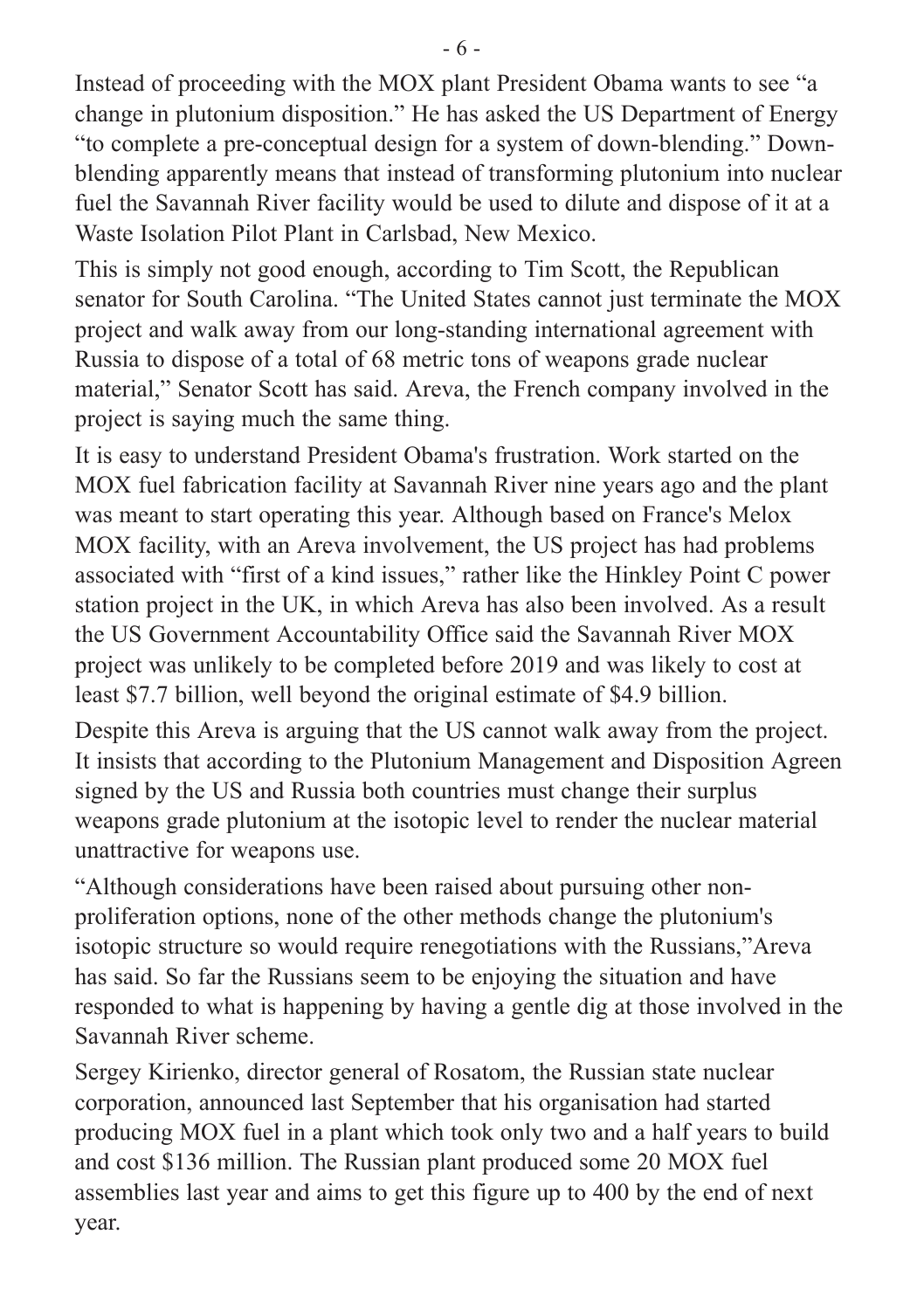These will go into the BN-800 fast neutron reactor at the Beloyarsk nuclear power plant in the Sverdlovsk district, which completed tests under its first power programme this month, at 50 percent of its nominal capacity over 72 hours. Rosatom expects to apply to the Russian regulator shortly for permission to go ahead with the next stage of the reactor's programme, during which the unit will be brought to 10 percent capacity and enter commercial operation.

Rosatom's provocative references to the Savannah River scheme were clearly intended to be mischievous and I will now be a little cheeky, too. Maybe the UK, alongside the US and France should seek advice from the Russians on how to build and operate MOX plants successfully, possibly even using the fuel in fast reactors.

That is not as far-fetched as it may sound. The European Council of Ministers is expected to decide shortly to extend the European Atomic Energy Community's (Euratom's) participation in the Generation IV International Forum (GIF) for a further 10 years. GIF, formed 15 years ago, is an international organisation representing the governments of 13 countries where nuclear energy is significant now and seen as vital for the future. Most are committed to the joint development of the next generation of nuclear technology.

The GIF's 13 countries are the United States, Russia, the United Kingdom, France, Argentina, Brazil, Canada, China, Japan, South Korea, South Africa, Switzerland and the European Union (through Euratom). The GIF has said that the advanced nuclear power systems most likely to be deployed first are the sodium-cooled fast reactor, the lead-cooled fast reactor, the very high temperature reactor and the gas-cooled fast reactor.

# **FINALLY A COMMUNITY LEGACY**

Sellafield Limited touched on another legacy this month when it announced that it has arranged £500 million of socioeconomic investment, mainly centred on Cumbria. The investment, known as the Decommissioning Partnership includes jobs, apprenticeships and work for small and medium-sized businesses.

The Partnership arrangement is described by Sellafield Limited as "possibly the UK's first ever public procurement that guarantees benefits for the community." I am not sure what that means.

Sellafield has in fact had an impact on most aspects of economic, social and political life in West Cumbria - including everything Sellafield Limited is claiming as a first, for getting on for 40 years . The present management